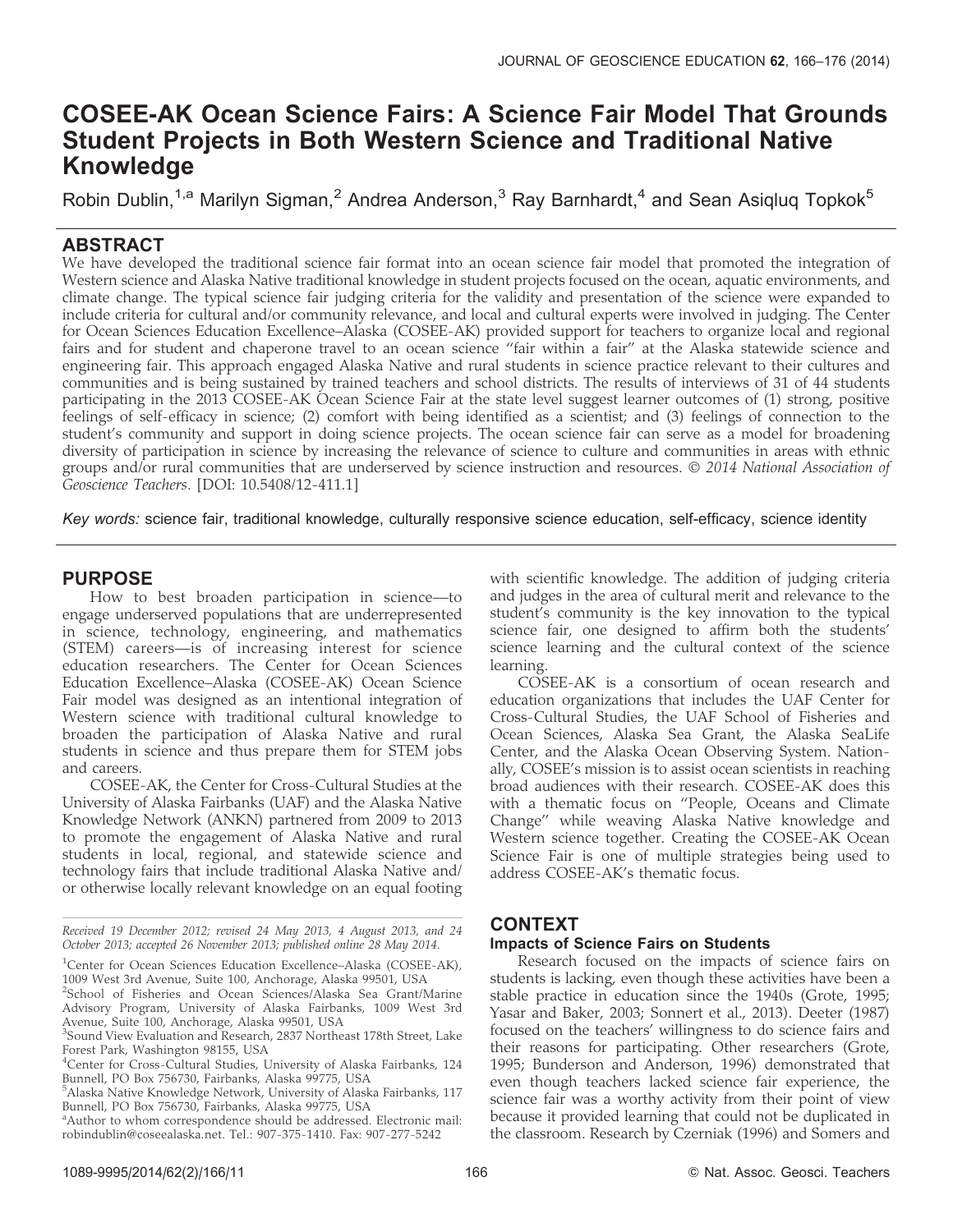Callan (1999), as cited by Carlone and Johnson (2007), indicates that engagement in science competition activities positively correlates with increased student interest in science and potential for engaging in science careers. Other than these few studies noting changes in interest levels, research on the impacts of science fairs on students' knowledge, skills, or behaviors is limited.

During the 1980s and 1990s, a growing interest in equity issues in science engagement resulted in research on science fairs as part of a broader pursuit of multicultural teaching and a concern about increasing the involvement of women in science (Aikenhead and Jegede, 1999; Brickhouse et al., 2000; Yasar and Baker, 2003; Carlone and Johnson, 2007; Sonnert et al., 2013). A number of researchers noted the increased involvement of female students in science fairs (Brickhouse et al., 2000; Sonnert et al., 2013). But others expressed concern that the ''culture of science remained most congruent with the white male norm and students face unpleasant conditions'' (Seymour and Hewitt, 1997, cited in Carlone and Johnson, 2007). Aikenhead and Jegede (1999) referenced scholarship by Maddock (1981) and Pomeroy (1997) that described school science as a foreign culture to students that ''created a cultural clash'' between the lives of the students and the aims of Western science.

#### Traditional Knowledge and Western Science

In the early years of the 21st century, scientists across the world started focusing on the inclusion of local knowledge and traditional ecological knowledge (TEK) into scientific research as a way to engage rural and indigenous communities. In the Arctic, in particular, the presence of indigenous people provided an approach to better manage resources through increased understanding of the changes in conditions that could be contributed by long-term observers (Alexander et al., 2011). While this approach was not without the criticism that science is  $\tilde{u}$  universal" while indigenous knowledge is place based (Cobern and Loving, 2000), a significant number of social and natural scientists have reached philosophical and scholarly accommodations toward the integration of TEK and Western science (Huntington, 2000; Gagnon and Berteaux, 2006; Oakes and Riewe, 2006; Tremblay et al., 2006; Carter, 2008; Gagnon and Berteaux, 2009). Many science education researchers have come to a similar understanding about the need to integrate the worldviews of Native American and Alaska Native students with the nature and practice of science. These researchers argue that education must help students navigate between the culture of their everyday life and the culture and accepted practices of Western modern science (Semken, 2005; Aikenhead, 2011). Yet most acknowledge that additional research in this area is needed (Kawagley, 1993, 1995; Kawagley et al., 1998; Cobern and Loving, 2000; Snively and Corsiglia, 2001; Barnhardt and Kawagley, 2005; Semken, 2005; Hurtado et al., 2008; Aikenhead, 2011).

#### Creating Science Identity Through Place-Based and Culturally Responsive Education

Education researchers acknowledge that students establish social identities and role identities through interactions with family, community, peers, and teachers (Twigger-Ross and Uzzell, 1996; Stets and Burke, 2000). Identity is a way that individuals exist within the world—experiences with events and relationships that inform thoughts and actions.

The "place" and the "culture" from which students come when they arrive at school help frame the student's identity (Kozoll and Osborne, 2006; Michell et al., 2008). Researchers in science education consider science literacy important for youth from underserved populations who are disproportionately impacted by persistent environmental issues (Tzou et al., 2010). The National Research Council's publication, A Framework for K–12 Science Education (National Research Council, 2012) places strong emphasis on cultural assets and cultural context as important aspects of equity in science education. Yet among indigenous populations, this deeprooted cultural identity may occasionally conflict with the practices and culture of science as presented through school curriculum (Kawagley, 1993; Cobern and Aikenhead, 1997; Lemke, 2001; Hurtado et al., 2008; Aikenhead, 2011; Kuwahara, 2013).

Place-based and culturally responsive education provides an approach that supports Alaska Native students in crossing boundaries between their indigenous culture, TEK, and native ways of knowing and the practices and knowledge of science (Kawagley and Barnhardt, 1998; Kawagley et al., 1998; Snively and Corsiglia, 2001; Gruenewald, 2003a, 2003b; Kozoll and Osborne, 2004, 2006; Ellis, 2005; Semken, 2005; National Research Council, 2012; Kuwahara, 2013; Tsurusaki et al., 2013).

#### Alaska's Indigenous Peoples, Traditional Knowledge, and Culturally Responsive Science Education

Alaska has a rich, diverse, and complex indigenous population that includes six distinct cultural regions. The indigenous peoples in these regions—Iñupiat, Yup'iit/ Cup'iit, Athabascan, Aleut, Alutiiq, and Southeast (Tlingit, Tsimshian, and Haida)—are collectively referred to as Alaska Natives. The cultural nuances, unique experiences, and traditional native knowledge, skills, and ways of knowing encompassed by this term go far beyond the scope of this article, but it is crucial to recognize the depth and breadth of knowledge that exists within the whole of these cultural traditions and within each cultural community.

Alaska Natives are collectively Alaska's largest minority population. The postcontact history of governmental and educational policies left a legacy that continues to negatively influence the quality of education in Alaska Native communities. Today, in 53 school districts spanning  $1,718,000$  km<sup>2</sup> (663,300 mi<sup>2</sup>), Alaska Native students struggle to succeed in school, and Alaska is ranked 39th in high school preparedness for college (National Education Association, 2011). Alaska Native students rank consistently lower than other ethnic groups in annual standardized testing. Several factors contribute to low academic achievement by Alaska Native students. Teacher turnover, a chronic issue in the state, averages 12% annually overall and rises to as much as 60% in rural schools (Hill et al., 2013), exacerbating challenges for Alaska Native students. Alaska Native students make up 24% of the student population, but only 5% of teachers in Alaska are Alaska Natives (Alliance for Excellent Education, 2008). Teachers who stay in their community long enough to learn how to teach in a culturally responsive manner are rare, and limited exposure to Alaska Native teachers exacerbates cultural challenges for Alaska Native students.

The ocean science fair model described within this paper is an application of research on culturally responsive science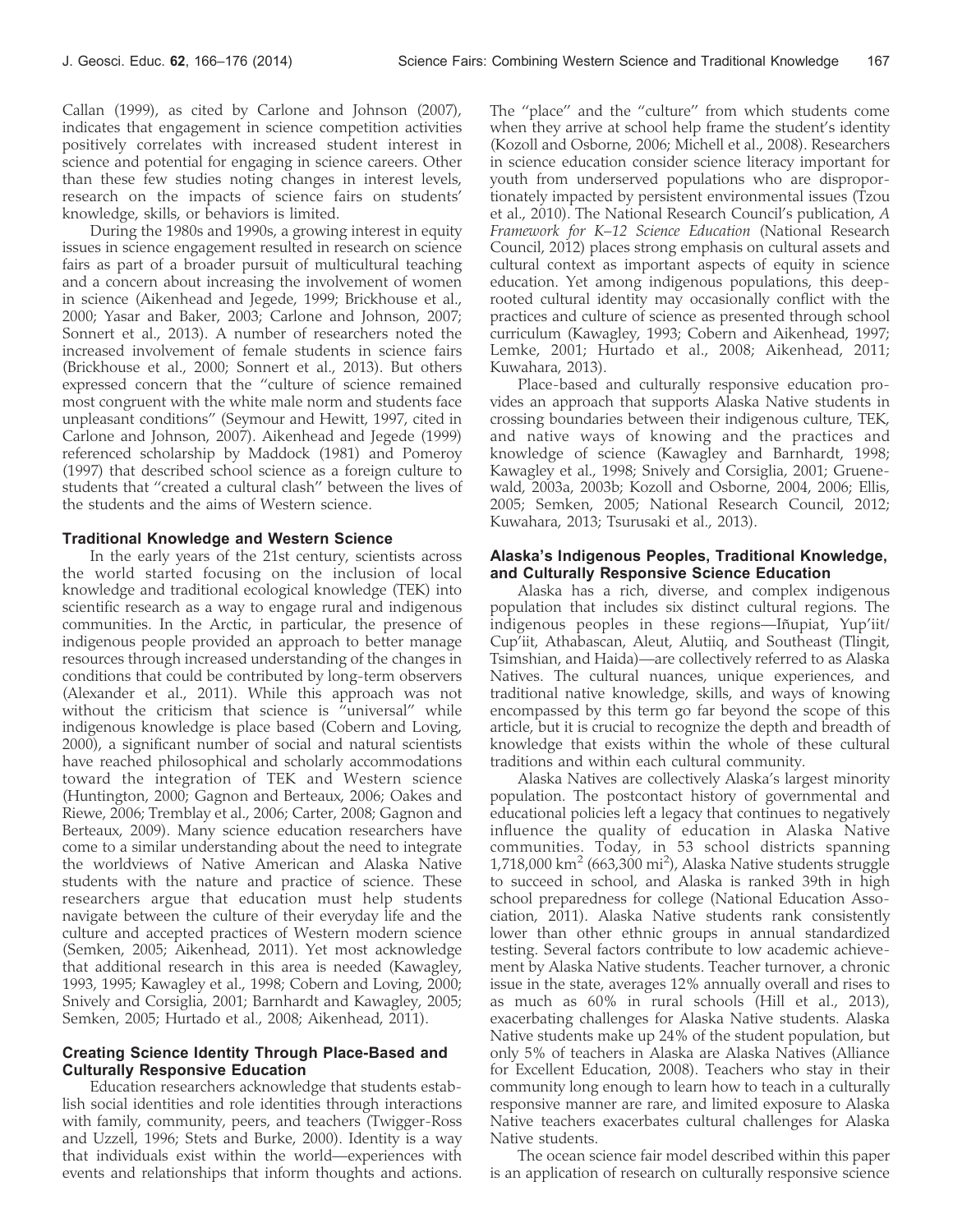

FIGURE 1: Phillip Sittichinli from Barrow High School, 2010 ocean science fair winner, posed the following question: Will a  $3^{\circ}$ C temperature increase affect bacterial growth on muktuk (whale blubber) and whale skin in insiqluaq (ice cellars)? Insiqluaq are traditionally used to store subsistence foods. Sittichinli was concerned about the potential impacts of climate change on this tradition.

education (Aikenhead, 1997, 2001; Stephens, 2001; Barnhardt and Kawagley, 2010). Ocean science fairs uniquely address the circumstances faced by students in Alaskan rural communities, where everyday life depends on the traditional knowledge held by Alaskan Elders and the pragmatic usefulness of scientific understandings (Dick, 2010). The requirement to integrate cultural relevance and sound science practices in ocean science fair projects is an authentic reflection of current practices among many Arctic and ocean researchers (Riedlinger and Berkes, 2001).

The science fair model was developed by the ANKN, an outgrowth of the Alaska Rural Systemic Initiative (AKRSI), which began in 1994, with an emphasis on improving educational opportunities for Alaska Native students, particularly in rural communities. The program had an emphasis on STEM fields long before they were referred to as STEM. Rural science fairs were one of several strategies implemented by AKRSI that positively influenced student performance. In its first 5 y, the AKRSI strategy produced increases in student achievement scores, the number of rural students attending college, and the number of Alaska Native students choosing to pursue studies in the fields of science, math, and engineering. This effort also decreased dropout rates in Alaska (Barnhardt and Kawagley, 2005). These efforts have, over time, increased the number of Alaska Native students who, while well grounded in their traditional native culture, are seeking degrees and careers in STEM fields (Barnhardt and Kawagley, 2010).

In this article, the term ''traditional knowledge,'' referred to in the social science literature as TEK (International Program on Traditional Ecological Knowledge, 1993), is used instead of TEK, because ecology is only a component of the cultural context related to everyday survival skills and practices that have an aspect of STEM education (Fig. 1). Integration of traditional knowledge into science education

in Alaska is a means to implement the evidence-based approach of science learning as a cultural accomplishment highlighted in the Next Generation Science Standards Framework (National Research Council, 2012).

# METHODS

In 2009, the ANKN and the associated UAF Center for Cross-Cultural Studies became partners in COSEE-AK. They adapted their existing science and engineering fair model to focus on topics specific to the ocean, freshwater environments, and climate change, and they formally institutionalized the COSEE-AK Ocean Science Fair as a "fair within a fair" within the statewide Alaska Science and Engineering Fair held in Anchorage. Table I shows the annual planning calendar that was necessary to organize participation in the COSEE-AK Ocean Science Fair. During the period 2009–2012, COSEE-AK provided training and financial support to 14 of Alaska's 53 school districts to promote the organization of local and regional ocean science fairs and to help fund student and teacher travel to the statewide fair from rural communities.

#### Training and Materials

The UAF Center for Cross-Cultural Studies and COSEE-AK developed materials and a daylong training session aimed at rural science teachers and district science curriculum specialists. To focus attention and travel across such a large and diverse state, one cultural region was targeted each year. Teachers and curriculum specialists were invited to the training with funding support from the National Science Foundation–funded COSEE-AK project (see the appendix). The COSEE Manual for Science Camps, Fairs and Projects (Dick, 2010), the videos To Show What We Know and Science Fairs Are Fun (ANKN, 2000a, 2000b), and a presentation on the role of indigenous knowledge in science education were discussed, in addition to a thorough review of judging criteria. Additional resources, planning outlines, and the brainstorming process for projects were also covered.

Following the training session, teachers and curriculum specialists returned to their communities and worked with students to identify projects that were culturally and/or locally relevant. The differentiation between culture and local was made because some students in Native Alaskan villages have limited access to Alaska Native Elders and other culture bearers and organizers thus thought that the broader emphasis avoided excluding interested students. The differentiation between an Elder and a culture bearer is most often one of age and recognized cultural expertise. Alaska Native respect for their Elders is paramount, and the designation of ''culture bearer'' recognizes that younger community members also teach through role modeling and creating opportunities for learning.

Teachers and curriculum specialists supported students as they developed their projects. COSEE-AK Ocean Science Fair projects were required to relate in some direct way to the ocean, freshwater environments, or climate change. This resulted in projects related to geoscience concepts in disciplines such as oceanography, atmospheric sciences, hydrology, and water chemistry. Students were allowed to develop team projects in accordance with rules for the Alaska Science and Engineering Fair.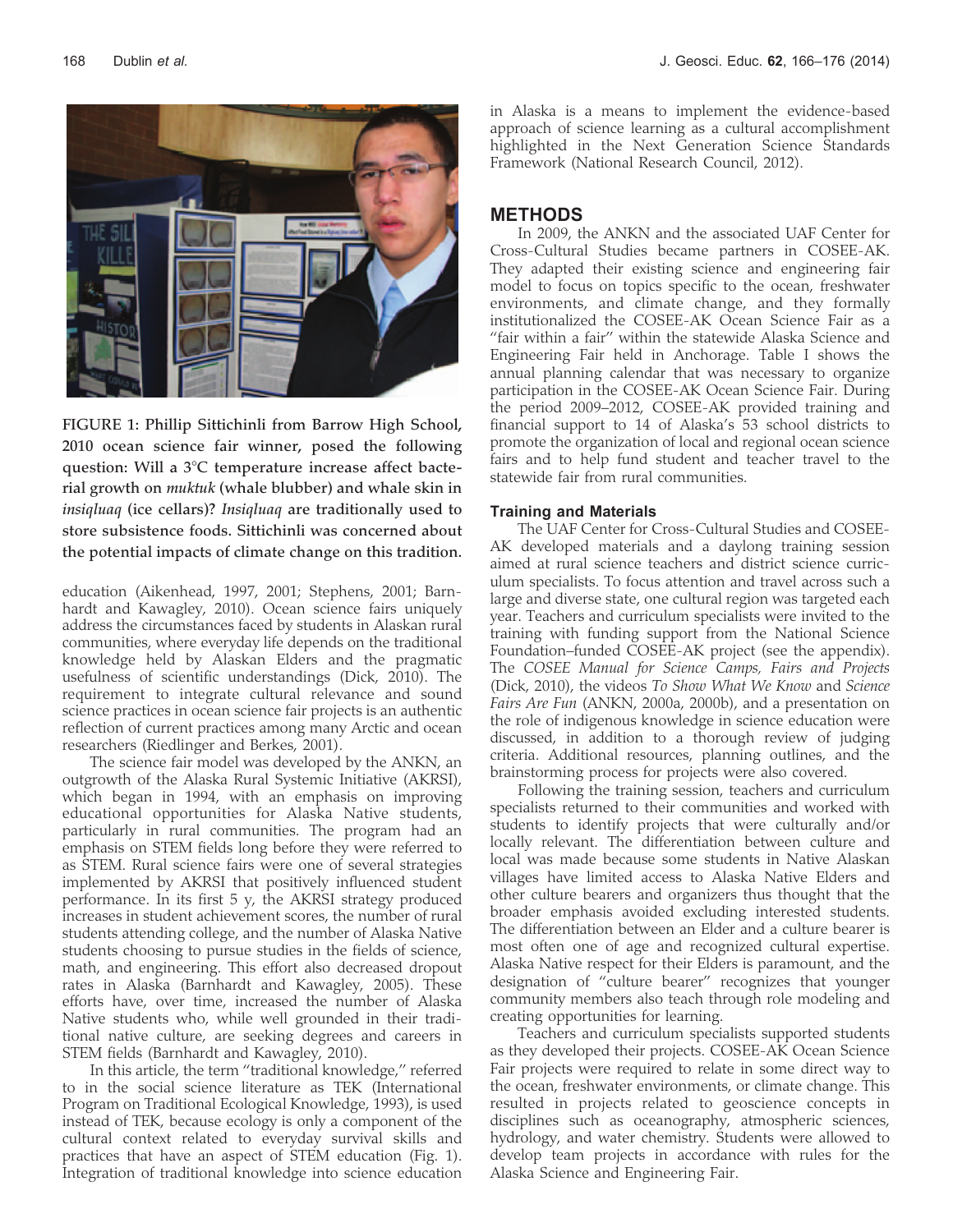| TABLE I: COSEE-AK Ocean Science Fair annual planning calendar. |  |  |  |  |
|----------------------------------------------------------------|--|--|--|--|
|----------------------------------------------------------------|--|--|--|--|

| Month                                                                  | Activity                                                                                                                               |  |  |  |  |
|------------------------------------------------------------------------|----------------------------------------------------------------------------------------------------------------------------------------|--|--|--|--|
| August                                                                 | Plan for regional fairs and conferences, and outline other yearlong tasks.                                                             |  |  |  |  |
|                                                                        | Promote through culture and science camps, science centers, local and regional aquaria, and science clubs.                             |  |  |  |  |
| September<br>Begin monthly statewide fair planning committee meetings. |                                                                                                                                        |  |  |  |  |
|                                                                        | Promote participation with science curriculum specialists and teachers, and invite them to participate in training.                    |  |  |  |  |
| October                                                                | Promote to teachers at Alaska Science and Math Conference.                                                                             |  |  |  |  |
|                                                                        | Promote participation with science curriculum specialists and teachers, and invite them to participate in training.                    |  |  |  |  |
| November                                                               | Promote at Alaska's Bilingual Multicultural Education Equity Conference, and recruit cultural judges.                                  |  |  |  |  |
|                                                                        | Begin regional fairs; run regional fairs through May.                                                                                  |  |  |  |  |
| December                                                               | Prepare to promote at the Alaska Marine Science Symposium (occurs in January).                                                         |  |  |  |  |
| January                                                                | Hold training face-to-face or webinar for science curriculum specialists and teachers.                                                 |  |  |  |  |
|                                                                        | Recruit science judges at the Alaska Marine Science Symposium.                                                                         |  |  |  |  |
|                                                                        | Continue regional fairs.                                                                                                               |  |  |  |  |
|                                                                        | Provide support to teachers and science curriculum specialists for prestatewide fairs.                                                 |  |  |  |  |
|                                                                        | Plan travel support for judges, students, and chaperones.                                                                              |  |  |  |  |
| February                                                               | Provide support to teachers and science curriculum specialists for prestatewide fairs.                                                 |  |  |  |  |
|                                                                        | Make final registration decisions, confirm judge travel and honorarium, student travel, and chaperone travel to<br>the statewide fair. |  |  |  |  |
|                                                                        | Promote the science fair at Alaska Forum on the Environment student programs for next year.                                            |  |  |  |  |
|                                                                        | Continue regional fairs.                                                                                                               |  |  |  |  |
|                                                                        | Set up logistics for distance delivery of posters (Skype or videoconferencing) for students who cannot travel.                         |  |  |  |  |
| March                                                                  | Organize last-minute logistics, including prizes and certificates.                                                                     |  |  |  |  |
|                                                                        | Undertake judging and awards at the Alaska Science and Engineering Fair in Anchorage.                                                  |  |  |  |  |
| April                                                                  | Celebrate student success (letters for students, local media pieces, paperwork for cash prizes, etc.).                                 |  |  |  |  |
|                                                                        | Complete remaining regional fairs.                                                                                                     |  |  |  |  |
|                                                                        | Plan summer culture and science camps, and send promotional materials to science centers and local aquaria.                            |  |  |  |  |
| May                                                                    | Evaluate program successes and areas for improvement.                                                                                  |  |  |  |  |
| June                                                                   | Promote through culture and science camps, science centers, local or regional aquaria, and science clubs.                              |  |  |  |  |
| July                                                                   | Promote through culture and science camps, science centers, local or regional aquaria, and science clubs.                              |  |  |  |  |

#### Judging

Scientific and cultural judges at local and regional fairs were selected from the community—scientists to judge the scientific merit of the project and Alaska Native Elders, other culture bearers, or culturally responsive science educators to judge the project's cultural merit. At the state fair, culture bearers and native educators were invited to be judges, along with educators from the ANKN and COSEE-AK. The judges reviewed any project in the overall fair that addressed the oceans, freshwater environments, and/or climate change. In addition, the judges evaluated projects that were not related to these three topics but instead addressed culture. They moved through the fair, interviewing students about their projects. Recognizing that this may be their first experience in the fair setting, the judges often prompted students for more information.

The judging criteria were provided on four forms. Students were judged using one of three Western science score sheets for different types of science projects, in addition to a score sheet that assessed traditional knowledge and/or relevancy to culture or community (COSEE-AK, 2012). Scientific judging sheets were developed for observation, collection, and experimental projects, with rubrics for each project type. Table II compares the judging categories for each type of project; the rubrics for observation, collection, and experimental projects are provided as supplemental materials (see Supplemental Materials for the detailed rubrics; available at http://dx.doi.org/10.5408/12- 144s1). As shown in Table III, the rubric for judging traditional native knowledge and/or community relevancy included the categories of cultural values, quality of the project, importance, and community resources (Fig. 2). If the inclusion of traditional native knowledge was not the appropriate criterion (e.g., the student or students were not Alaska Native or the community was not predominantly Alaska Native), then the community relevance of the project topic was considered instead.

In the criteria for judging traditional knowledge and/or cultural or community relevance, students were evaluated on how clearly their project was tied to their community's culture, activities, resources, science-related issues, or concerns. While students were not required to engage Elders, other culture bearers, or local experts in their project, they received higher overall scores if they did so.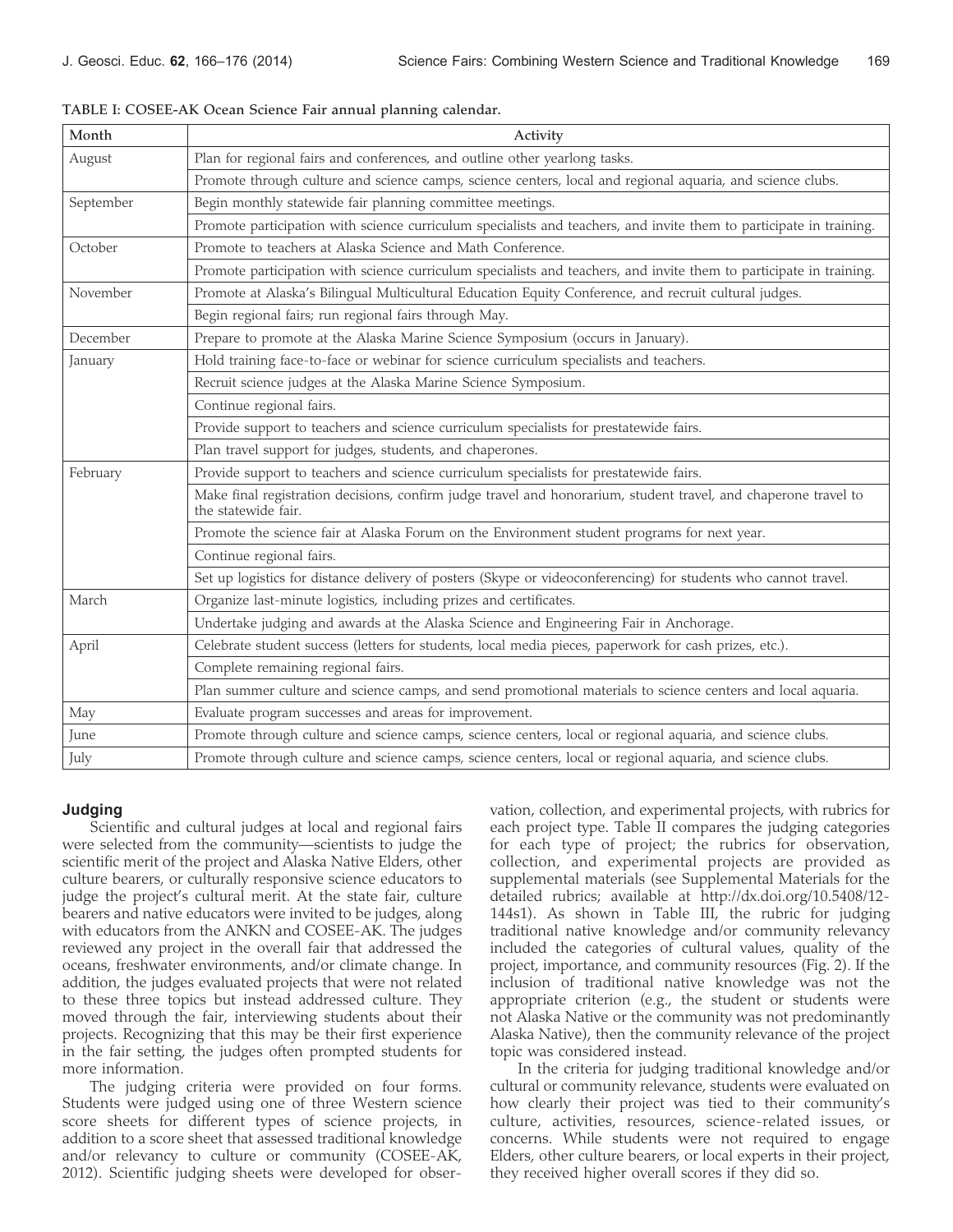| Rubric Categories          |                    |                                   |  |  |  |
|----------------------------|--------------------|-----------------------------------|--|--|--|
| Observation                | Collection         | Experimental                      |  |  |  |
| Creativity,<br>originality | Originality, theme | Creativity, originality,<br>theme |  |  |  |
| Appearance                 | Appearance         | Appearance                        |  |  |  |
| Data                       |                    | Data                              |  |  |  |
| Presentation               |                    | Presentation                      |  |  |  |
| Quality/variety            | Purpose            | Scientific process                |  |  |  |
|                            | Variables          | Conclusions                       |  |  |  |
|                            | Research           | Use of materials                  |  |  |  |
|                            | Observation skills |                                   |  |  |  |
|                            | Recording skills   |                                   |  |  |  |

TABLE II: COSEE-AK Ocean Science Fair rubric categories for judging scientific merit of different types of science projects.

<sup>1</sup>Projects are scored with 1, 3, or 5 points in each category, with the exception of the scientific process criterion, which is scored 2, 5, or 10 points.

#### Awards

Awards were presented in three categories: science, traditional knowledge, and a combined category. Students competed by grade level. Awards were in the form of cash, science and natural history books, outdoor gear, and free passes for aquarium visits.

#### Travel Logistics

The logistics of getting teams of two or more students and their chaperone from six to nine remote villages to Anchorage, Alaska, each year required considerable coordination. All of the communities were remote and inaccessible by road. With National Science Foundation grant support, COSEE-AK provided the travel funding for students during the fairs in 2009–2012. For the 2013 Alaska Science and Engineering Fair, funding for travel for COSEE-AK Ocean Science Fair participants typically came from the school district or family members.

#### Evaluation

To evaluate the participation of Alaska Native and rural students in the ocean science fairs, we relied on demographic information about the students' schools and communities. Ethnic information was available at the school level but not for individual students for reasons of confidentiality.

To gather data on the impact on students of their participation in ocean science fairs, we interviewed COSEE-AK Ocean Science Fair participants during the 2013 Alaska



FIGURE 2: Sean Asiqluq Topkok (ANKN), China Kantner (Kotzebue High School), Ember Eck (Kotzebue High School), Molly Adams (Barrow High School), and Ray Barnhardt (UAF Center for Cross-Cultural Studies). Photo by Robin Dublin (COSEE-AK) at the 2012 Alaska Marine Science Symposium poster session.

Science and Engineering Fair (Fig. 3). Prior science fair research has focused on understanding of scientific methods, attitudes toward science, differences in participation and accomplishments based on gender, and connection of the science fair with classroom skill development (Lawton and Bordens, 1995; Schneider and Lumpe, 1996; Yasar and Baker, 2003; Sonnert et al., 2013). By contrast, we sought to address learner outcomes that are the focus of current science education research but have not been studied in science fair participants (Twigger-Ross and Uzzell, 1996; Cobern and Aikenhead, 1997; Gee, 2000; Kozoll and Osborne, 2004; Carlone et al., 2008). The interview protocol was designed to gather formative data (i.e., baseline information) on students' perceptions of science identity, their cultural connection, their support from teachers and/or community and family, their perceptions about self-efficacy, and their future interests in science engagement. We hypothesized that those doing ocean science fair projects would have positive feelings of self-efficacy, would have strong cultural connections, would develop or increase identification with science, and would enjoy the recognition of family, friends, and teachers for their science work.

Based on our prior experience with ocean science fair participants, we developed an interview protocol that was

TABLE III: COSEE-AK Ocean Science Fair rubric categories and criteria for judging traditional knowledge and/or cultural or community relevance.

| Rubric Category     | Criterion                                                                                                                                                                                                        |  |  |
|---------------------|------------------------------------------------------------------------------------------------------------------------------------------------------------------------------------------------------------------|--|--|
| Cultural values     | The presentation by the students and display of their project maintains the cultural values of their area.                                                                                                       |  |  |
| Project quality     | The student's work is well done. The project is organized and attractive. It shows good thought. The<br>presentation is clear and confident. The discovery process is clearly used in village or community life. |  |  |
| Importance          | The project is a study of something that is important to the land, village, or community.                                                                                                                        |  |  |
| Community resources | There is clear evidence that the student consulted with one or more community Elders or local experts<br>or consulted other cultural resources.                                                                  |  |  |

<sup>1</sup>Each project was scored as needs more work (1 point), good (3 points), or excellent (5 points).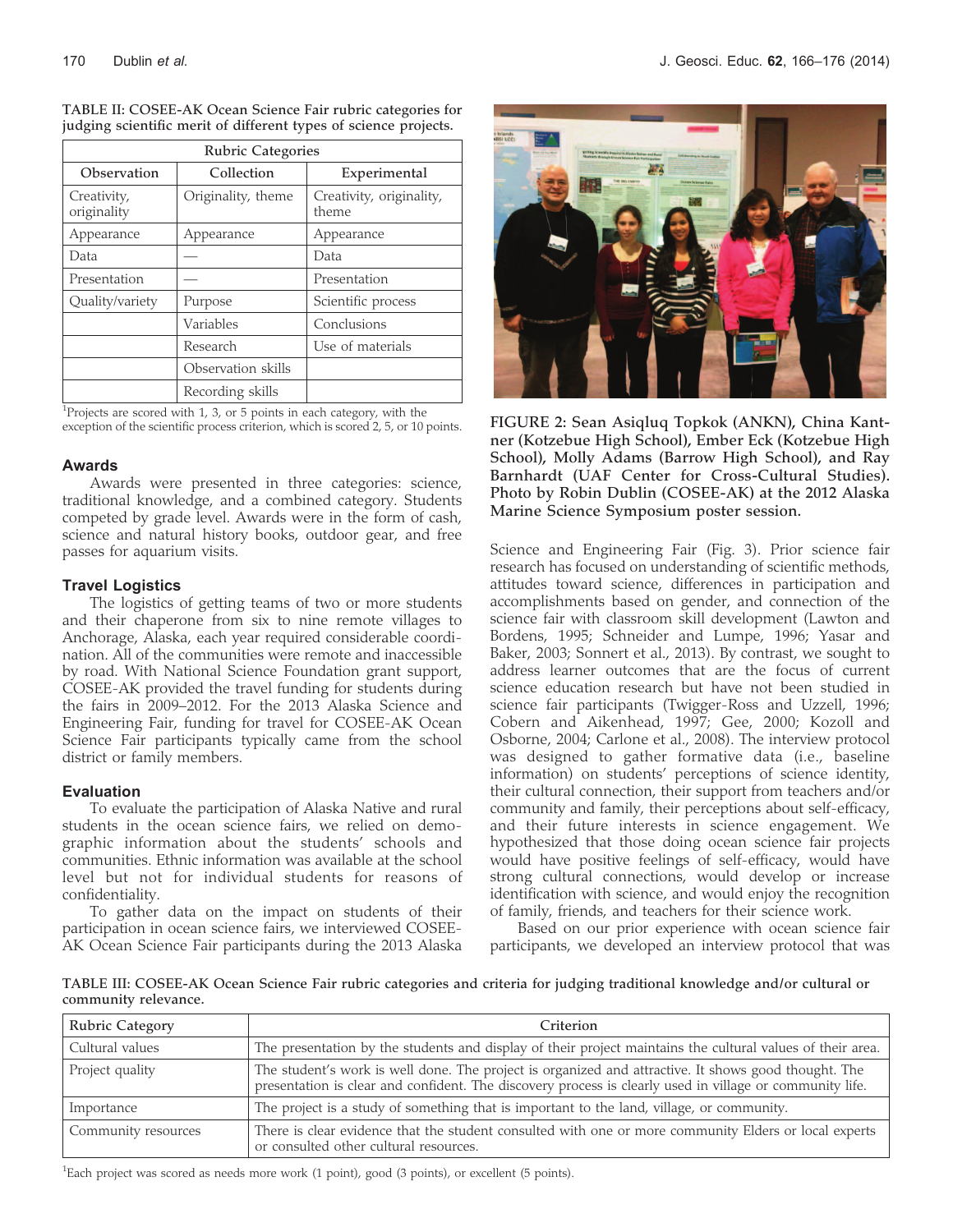

FIGURE 3: China Kantner and Ember Eck of Kotzebue High School with their ocean science fair poster.

simple to administer and would not unduly distract the students during their required presentation to the science fair judges. The interviewers took notes during the interviews rather than using a recorder, because earlier attempts to make recordings were rendered inaudible by the ambient noise.

The interview protocol included nine Likert-type scale items (ranging from  $1 =$  strongly disagree to  $10 =$  strongly agree) and five open-ended response items, which were adapted from existing survey instruments that correspond to our outcomes of interest (Roth and Li, 2005; Cole, 2012). As shown in Table IV, the Likert-type scale items were designed to elicit responses about perceived self-efficacy, science identity, and community connection and support. The openended response items addressed (1) how students selected their research question; (2) the kind of support students received from teachers, scientists, and family or community members; (3) whether students had competed within their

school district for a chance to attend or they had selfselected to participate in the Alaska Science and Engineering Fair; (4) the students' plans following high school; and  $(5)$ whether the project had an influence on those plans.

Four individuals interviewed the students, who ranged in age from elementary to high school. Each interviewer was assigned a random set of posters to review and conducted an interview with the presenter. For some of the posters, a team of students had completed the investigation. The interviewer was given discretion to interview one or both of the team members. The interviewers were also asked to write comments if they observed or noted anything while talking with the student that might be helpful in better understanding the student's (or team's) science fair experience.

The interviewers met together to debrief about the data collection process following the event, noting difficulties and insights about the process. The data, including interviewers' written notes and scale scores, were compiled. The data from the scaled responses were analyzed for descriptive statistics. The written notes for the open-response questions were coded for themes that might illuminate the results of the scaled items or might be useful in future research.

#### RESULTS

#### Ocean Science Fairs Draw Alaska Native and Rural **Students**

In 2013, 41 students submitted a total of 32 posters representing 20 schools and one homeschooled student. The ethnic composition of each school is shown in Table V, based on data about ethnicity available through public sources such as Web sites of individual schools and of the Alaska Department of Education and Early Development. Among the schools represented at the 2013 COSEE-AK Ocean Science Fair, eight schools in seven rural communities and in Anchorage had Alaska Native student populations of more than 50%, compared with 10 schools in two communities (nine of them in Anchorage) where students were predominantly white and one school, Unalaska, where

TABLE IV: Student response rates for scaled-item questions (categorized by outcomes).

| Scaled Items Included in Interview Protocol                                                                   | Outcome<br>Category       | Respondents by Level of<br>Agreement-With Statement (%) |                |          |          |    |                  |              |               |                   |    |
|---------------------------------------------------------------------------------------------------------------|---------------------------|---------------------------------------------------------|----------------|----------|----------|----|------------------|--------------|---------------|-------------------|----|
|                                                                                                               |                           | Strongly<br><b>Disagree</b>                             |                |          |          |    |                  |              |               | Strongly<br>Agree |    |
|                                                                                                               |                           | 1                                                       | 2              | 3        | 4        | 5  | 6                | 7            | 8             | 9                 | 10 |
| I think doing the Ocean Science Fair project was fun.                                                         | Self-efficacy             | $\Omega$                                                | $\Omega$       | $\Omega$ | 3        | 0  | $\left( \right)$ | 13           | 25            | 9                 | 50 |
| I would like to do this kind of project again.                                                                | Self-efficacy             | 3                                                       | $\Omega$       | 3        | 3        | 6  | 3                | 6            | 9             | 6                 | 62 |
| I think doing this kind of project is hard.                                                                   | Self-efficacy             | 3                                                       | 3              | 6        | 9        | 3  | 13               | 19           | 13            | 16                | 16 |
| My family (or legal guardians) would be happy if I<br>decided to pursue a career in science.                  | Identity                  | $\Omega$                                                | $\Omega$       | $\Omega$ | $\Omega$ | 9  | 6                | 6            | $\mathcal{Q}$ | 6                 | 58 |
| My teacher thinks I could be a good scientist one day.                                                        | Identity                  | $\Omega$                                                | $\Omega$       | 6        | $\theta$ |    | 3                | 13           | 9             | 19                | 31 |
| My friends think of me as a scientist.                                                                        | Identity                  | 9                                                       | 6              | $\Omega$ | 3        | 16 | 9                | 9            | 9             | 9                 | 28 |
| I am comfortable thinking of myself as a scientist.                                                           | Identity                  | $\Omega$                                                | $\Omega$       | $\Omega$ | 9        | 12 | $\mathsf{Q}$     | $\mathsf{Q}$ | 15            | 6                 | 39 |
| I take part in cultural practices of my ethnic background,<br>such as special food, dance, music, or customs. | Connection and<br>support | 12                                                      | $\overline{4}$ | 4        | $\Omega$ | 4  |                  | 4            | 8             | 4                 | 36 |
| I got a lot of help and support in doing this project.                                                        | Connection and<br>support | $\Omega$                                                | 6              | $\Omega$ | 6        | 9  | 3                | 6            | 12            | 15                | 42 |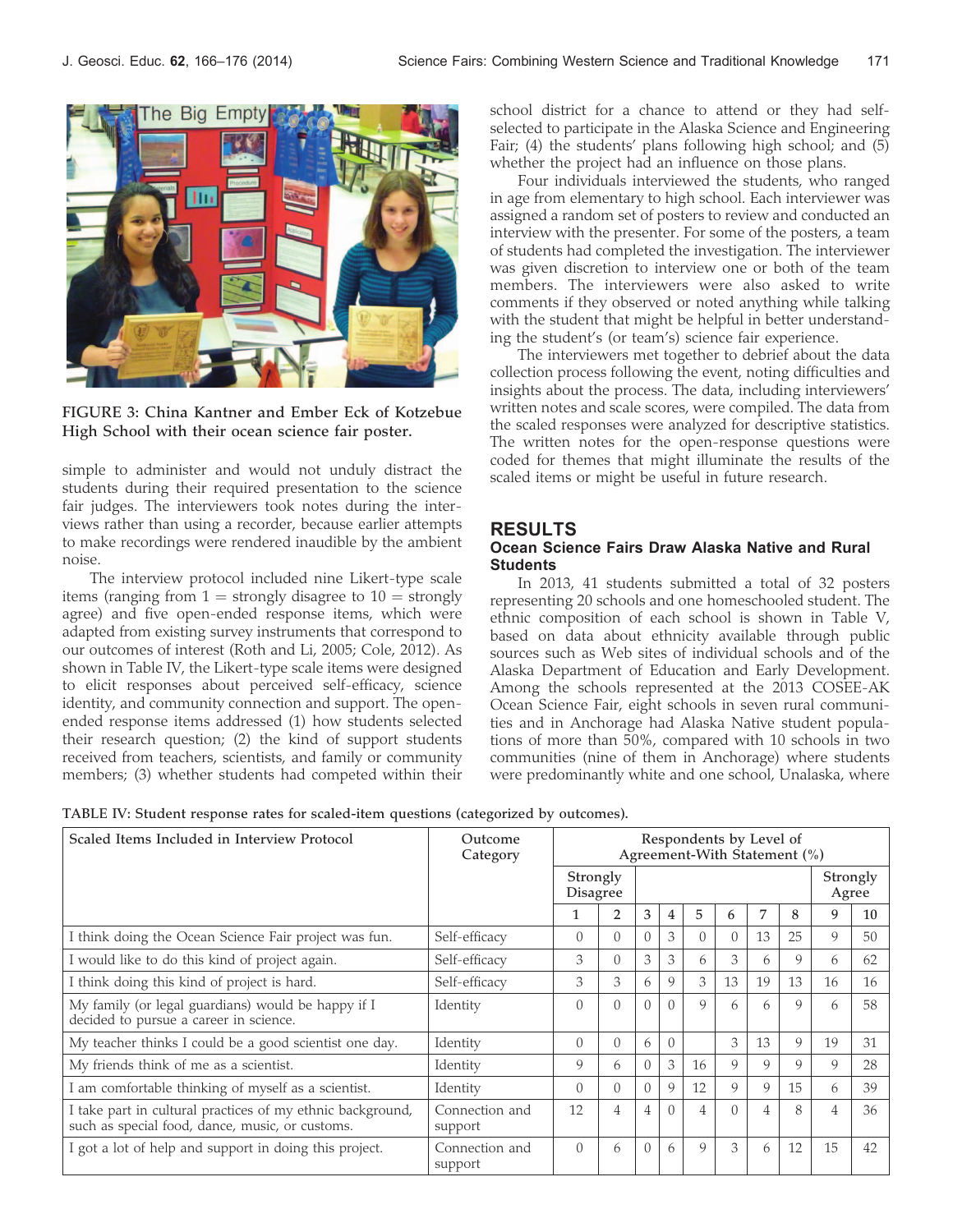| TABLE V: Proportion of Alaska Native students in schools with |
|---------------------------------------------------------------|
| students participating in the 2013 COSEE-AK Ocean Science     |
| Fair at the Alaska Science and Engineering Fair.              |

| School                                   | Community     | Alaska Native<br>Students in<br>School $(\% )$ |
|------------------------------------------|---------------|------------------------------------------------|
| Kotlik School                            | Kotlik        | 100                                            |
| Pilot Station School                     | Pilot Station | 98                                             |
| Noatak (Napaaqtugmiut)<br>School         | Noatak        | 94                                             |
| St. Mary's School                        | St. Mary's    | 93                                             |
| Bethel Middle School                     | <b>Bethel</b> | 81                                             |
| Mt. Edgecombe High<br>School             | Sitka         | 81                                             |
| Barrow High School                       | Barrow        | 61                                             |
| Alaska Native Cultural<br>Charter School | Anchorage     | 52                                             |
| Unalaska City School<br>District         | Unalaska      | 15                                             |
| Tanaina Elementary                       | Wasilla       | 12                                             |
| Romig Middle School                      | Anchorage     | 11                                             |
| Klatt Elementary                         | Anchorage     | 9                                              |
| Mears Middle School                      | Anchorage     | 9                                              |
| Rabbit Creek Elementary                  | Anchorage     | 8                                              |
| Central Middle School                    | Anchorage     | 6                                              |
| Goldenview Elementary                    | Anchorage     | 6                                              |
| Rogers Park Elementary                   | Anchorage     | 5                                              |
| Polaris Charter School                   | Anchorage     | $\overline{4}$                                 |
| Aquarian Charter School                  | Anchorage     | $\mathbf{1}$                                   |
| Pacific Northern Academy                 | Anchorage     | <b>NR</b>                                      |
| Homeschooled student                     | Anchorage     | <b>NA</b>                                      |

 ${}^{1}NA$  = not applicable; NR = no report.

students were predominantly Asian (32.3%) and white (39.5%) (available at http://www.biggestuscities.com/ demographics/ak/unalaska-city-school-district [accessed 17 February 2014]). Six of the schools with a majority of Alaska Native students were in small, rural villages, and two were schools with a focus on Alaska Native culture in larger communities that were not predominantly Alaska Native. Prior to the inclusion of the COSEE-AK Ocean Science Fair, representation by rural and/or native communities in the statewide fair was minimal. According to Texas Gail Raymond, the Alaska Science and Engineering Fair coordinator, rural student participation was substantially higher during 2009–2012, an increase she attributed to the ocean science fair program (Raymond, pers. comm., 2012).

#### Interviews Reveal Discernible Science Identity, Self-Efficacy, and Strong Intentions to Pursue Further Science Study

Interview data were obtained for 34 of the 41 students who submitted a poster for the ocean science fair. Fourteen (41%) of the 34 students interviewed were from schools where Alaska Native students composed greater than 50% of the student body.

As mentioned previously, scaled items provided data for three outcomes of concern: self-efficacy, science identity, and community connection and support. Table IV shows the percentage of respondents at each level of agreement per scaled item. The evidence suggests that participants (1) have strong, positive feelings of self-efficacy in science, (2) are comfortable with being identified as a scientist, and (3) feel connected to their community and supported in doing ocean science fair projects.

#### Ocean Science Fair Participants Have Strong, Positive Feelings of Self-Efficacy in Science

Science identity involves competent performance in science, as well as recognition by others as a science person (Carlone et al., 2008). As learners become more confident and competent in what they know and can do, perceived efficacy increases, as does the students' connection with a community of practice (Bandura, 1977; Boaler et al., 2000; Williams and George-Jackson, 2011; Varelas et al., 2012). For purposes of the interview protocol, we constructed selfefficacy scales using the method of Bandura (2006) that was appropriate for inquiry science, which assumes that being able to do the work, being engaged by the work, and being persistent even if the project is difficult are characteristics of high self-efficacy. The results showed that about threequarters of the respondents strongly agreed (i.e., rating scores of 8 or greater on the 10-point scale) that the projects were fun and that they would willingly do them again. This response was despite the projects being strongly considered "hard work" by approximately half the respondents.

#### Ocean Science Fair Participants Are Comfortable With Being Identified as a Scientist

A science identity is deeply connected to the recognition by self and others that behavior, skills, and knowledge are coherent with that particular community of practice (Carlone and Johnson, 2007). Four scaled response items addressed the issue of recognition, as noted in Table IV. Nearly twothirds of respondents rated recognition by self, teachers, and family members between 8 and 10. Slightly fewer respondents (46%) gave equivalent rating scores about their friends' view of them as scientists. These data indicate participants in the COSEE-AK Ocean Science Fair felt recognized for their science involvement.

#### Participants Feel Connected to Their Community and Supported in Doing Ocean Science Fair Projects

The interview included a question about student participation in cultural practices related to ethnic background. For 24% of the respondents, the question was not applicable, while 40% of the students gave the question a 9 or 10 rating. Although we did not query students about ethnicity directly and no ethnic information was available on individual students, we observed that students from schools with a high percentage of Alaska Native students were more likely to give higher ratings in response to the question about participating in cultural events. In free response to open-ended questions, we found that community concerns drove several research projects. The following are examples of student responses:

- A student from Kotlik [a school with 100% Alaska Native population], was taken by her father to the traditional fishing site for the village members. The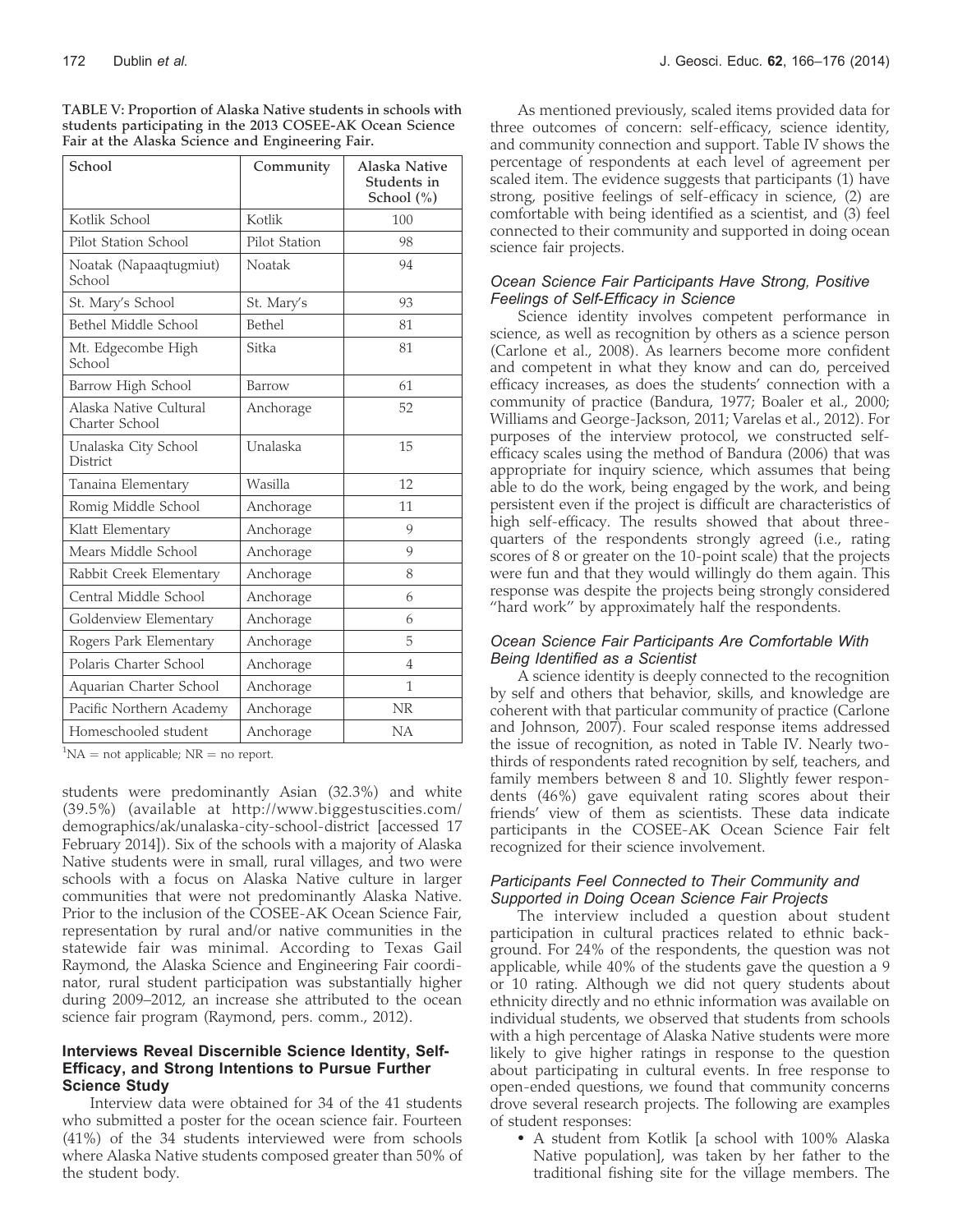student had some concerns about the water quality in the area where she lives—there was evidence of environmental issues increasing ice melt, which enhances ocean acidification. She got into figuring out the different locations where water quality might be impacted by metallic ions [in the rural area]. This caused her to wonder about summer boating [recreational] versus hunting and fishing [by community members]. She wanted to understand the impacts, especially during winter.

- A student from the Yukon-Kuskokwim Delta in the Bering Sea became concerned about the local dumpsite for the village, which is in a bad location. Not everyone in the community recycles. She got worried about batteries and cell phones being dumped in the site that is upriver from the village [and right next to the water]. The impact of such dumping could hurt the salmon industry, which provides for the people in the community.

More than two-thirds of respondents (69%) strongly indicated they had received positive support for doing their project. In response to open-ended questions, students described how parents and siblings provided encouragement and sometimes technical support for accomplishing the project. Students garnered advice and guidance from their teachers (13 responses) and community members, including family members (15 responses), scientists (5 responses), village Elders (2 responses), and others (5 responses). We found, in general, that ''support'' meant providing transportation to data collection sites or contributing equipment to conduct the experiments.

#### Most Students Plan to Study Science in College

Nineteen of the 34 students interviewed had definitive plans to attend college and study science or engineering. A few more are considering science as an option but are undecided at this point. Several of the students also commented that they would like to return to their community following college and work for the betterment of the village as doctors or environmental advocates.

# LIMITATIONS

Several caveats to the findings based on the results of the interviews exist. First, this study was intended as an internal formative evaluation to establish baseline information about students participating in the program. Hopefully, the results may prompt further research, but these findings cannot be assumed to have generalizability to other science fair programs or underserved populations. The interview sample size of 34 students is small relative to the total number of students who participated in regional and district ocean science fairs across the state. Participants in the Alaska Science and Engineering Fair included the winners or first runners-up of the school or district ocean science fairs. These students were sent as representatives of their communities. Presumably, some winners of district fairs were unable to attend. Students also had the option of registering for the state science fair on their own, as many Anchorage and homeschooled students did, without any prior scientific or cultural review by the judges. Those who attended and were interviewed by the team may not reflect the larger

population of students who participated in ocean science fairs.

Although we interviewed a majority of students participating in the 2013 COSEE-AK Ocean Science Fair category at the Alaska Science and Engineering Fair, we have limited demographic data about the students, no records of their course work or prior experiences, and no comparison or control group. We do have evidence from these participants of strong science identity and sense of self-efficacy. However, we cannot tell whether the students who participated in the ocean science fair presentations gained their science identity from this particular experience. An alternative explanation would be that students who already have a strong science identity and sense of selfefficacy successfully participate in the state science fair, so in this case, the experience would have reinforced rather than created these qualities.

In addition, the ocean science fair category, and therefore the resultant interviews, was not limited to Alaska Native students. Alaska Native points of view and histories are common threads woven throughout Alaska's curriculum, and we anticipated that the cultural component for the posters would frequently reflect that perspective. However, Alaska has students from many cultures, and we found students aligning their science investigations to their cultural heritage. For example, two students addressed their research from the perspective of their Filipino culture. We also found nonnative students from larger communities focused on projects of relevance to their community even if they were not focused to a particular cultural group.

## IMPLICATIONS

The COSEE-AK Ocean Science Fair program revived a village science fair model (Dick, 1997), which combined traditional science with Western science and was among the successful strategies for improving rural science education during the AKRSI (Barnhardt and Kawagley, 2010). We expanded the model to culminate in student participation in the statewide ''fair within a fair'' and focused it on science related to the ocean, aquatic environments, and climate change.

The ocean science fair program encouraged Alaskan students, and especially those of Alaska Native ethnicity, to conduct science investigations that were simultaneously ocean focused and reflective of traditional or cultural values. Evaluation of learner outcomes from the ocean science fair experience contributed to current research around the development of science identity and the contributions of place-based, culturally relevant learning experiences. Until now no effort had been made to discern whether any aspect of science identity (including self-efficacy or recognition by others) is detectable among those who participate. The results obtained from student interviews during the 2013 COSEE-AK Ocean Science Fair suggest participants have positive feelings of science self-efficacy (i.e., strong confidence in knowing and being able to do science), are comfortable being identified as a scientist, and have deep cultural and community connections, which are important to students doing these place-based investigations. All but two students we interviewed intended to attend college, with most intending to pursue science.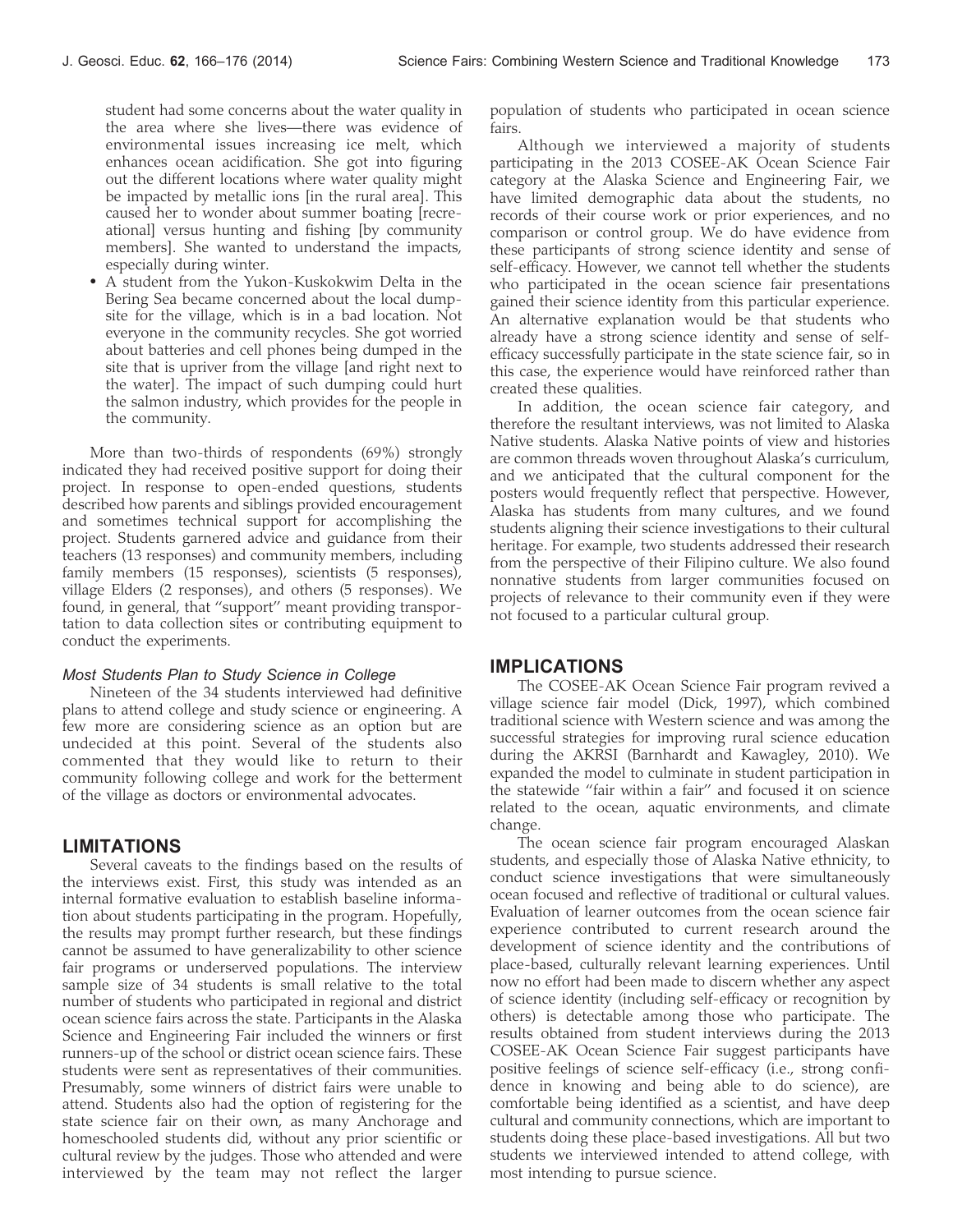Science and Engineering Fair. Participation by these schools before 2009 had been minimal (Alaska Science and Engineering Fair, unpublished data).

The program is being sustained as an annual tradition by school districts and trained teachers. In 2013, COSEE-AK and the UAF Center for Cross-Cultural Studies successfully encouraged schools to seek sponsorships for students and their chaperones from communities, organizations, and local businesses. The COSEE-AK Ocean Science Fair participants at the 2013 Alaska Science and Engineering Fair included students from school districts and schools that COSEE-AK had previously supported with training and financial support for travel.

The results of the student interviews provide evidence that a science fair experience that integrated traditional, culturally relevant knowledge with Western science effectively engaged the students in science. The state science fair experience was likely transformative for many students, particularly in terms of communicating about their science projects. For some participants, this was their first trip to Anchorage, Alaska's largest community and home to half the state's population. For most, it was also their first time participating in a large-scale competition where students are asked to speak directly, with volume and an outgoing confidence, to strangers. For Alaska Native students, this practice is counter to their traditional communication practices.

This model provides a strategy for supporting students in engaging in science practice in the context of their placebased and cultural connections to the geosciences, which is broadly applicable to other cultural contexts and especially relevant to the engagement and achievement of minority students. A recent study revealed concern among scientists that minority students are often compelled to pursue medical careers because they feel it is the only way of contributing to the community (Anderson et al., 2012). For the geosciences, in particular, ocean science fairs can be an effective venue to broaden students' perspectives about research and ways to "give back" to their communities. Students responded strongly about the importance—to them—of returning to their home district after completing college to contribute to the community. For example, one of the students from a school with a high percentage of Alaska Native students said she plans to attend Stanford University and major in environmental engineering (resource engineering) and that she is interested in becoming a politician so that she can represent her district and help the people in her community.

The ocean science fair can serve as a model for culturally responsive science instruction with other cultural groups and in areas with rural communities that are underserved by science. In particular, modifying the scoring and materials to be applicable to Native American and Native Hawaiians in areas of high concentration areas would require a small investment of time and funding. The model can also be easily adapted to include any subject within the geosciences or natural sciences. Additional research on changes in selfefficacy and science identity in connection with place-based, culturally responsive science fairs could increase understanding about the impacts of the model on students and better establish the potential for this model to broaden participation in science.

#### References

- Aikenhead, G.S. 1997. Toward a first nations cross-cultural science and technology curriculum. Science Education, 81(2):217–238.
- Aikenhead, G.S. 2001. Integrating Western and aboriginal sciences: Cross-cultural science teaching. Research in Science Education, 31(3):337–355.
- Aikenhead, G.S. 2011. Towards a cultural view on quality science teaching. In Corrigan, D., Dillon, J., and Gunstone, R., eds., The professional knowledge base of science teaching. New York: Springer, p. 7–23.
- Aikenhead, G.S., and Jegede, O.J. 1999. Cross-cultural science education: A cognitive explanation of a cultural phenomenon. Journal of Research in Science Teaching, 36:269–287.
- Alaska Native Knowledge Network (ANKN). 2000a. Science Fairs Are Fun. Fairbanks, AK: ANKN. DVD. Available at http://www. ankn.uaf.edu/publications/ (accessed 17 February 2014).
- Alaska Native Knowledge Network (ANKN). 2000b. To Show What We Know. Fairbanks, AK: ANKN. DVD. Available at http:// www.ankn.uaf.edu/publications/ (accessed 17 February 2014).
- Alexander, C., Bynum, N., Johnson, E., King, U., Mustonen, T., Neofotis, P., and Shadrin, V. 2011. Linking indigenous and scientific knowledge of climate change. BioScience, 61(6):477– 484.
- Alliance for Excellent Education. 2008. American Indian and Alaska native students and U.S. high schools. Available at http://www. all4ed.org/files/AmerIndianAKNative\_FactSheet.pdf (accessed 17 February 2014).
- Anderson, A., Dorph, R., Kwon, P., Chung, J., Canady, M., and Plude, D. 2012. COSEE's influence on scientists' professional practices: Findings from the COSEE scientist study. Available at http://www.cosee.net/files/coseenet/2012\_NSF\_Sci\_ Study\_Exec\_Summary.pdf (accessed 17 February 2014).
- Bandura, A. 1977. Self-efficacy: Toward a unifying theory of behavioral change. Psychological Review, 84(2):191.
- Bandura, A. 2006. Guide for constructing self-efficacy scales. In Pajares, F., and Urdan, T., eds., Self-efficacy beliefs of adolescents. Charlotte, NC: IAP, p. 307–337.
- Barnhardt, R., and Kawagley, A.O. 2005. Indigenous knowledge systems and Alaska Native ways of knowing. Anthropology and Education Quarterly, 36(1):8–23.
- Barnhardt, R., and Kawagley, A.O. 2010. Culture, chaos and complexity: Catalysts for change in indigenous education. In Barnhardt, R., and Kawagley, A.O., eds., Alaska Native education: Views from within. Fairbanks, AK: ANKN, p. 199–218.
- Boaler, J., Wiliam, D., and Zevenbergen, R. 2000. The construction of identity in secondary mathematics education. Available at http://eprints.ioe.ac.uk/1142/1/Boalertheconstructionofidentity. pdf (accessed 17 February 2014).
- Brickhouse, N.W., Lowery, P., and Schultz, K. 2000. What kind of a girl does science? The construction of school science identities. Journal of Research in Science Teaching, 37(5):441–458.
- Bunderson, E., and Anderson, T. 1996. Pre-service elementary teachers' attitudes toward their past experience with science fairs. School Science and Mathematics, 96(7):371–377.
- Carlone, H., Cook, M., Wong, J., Sandoval, W.A., Barton, A.C., Tan, E., and Brickhouse, N. 2008. Seeing and supporting identity development in science education. Paper read at Proceedings of the 8th International Conference for the Learning Sciences, vol. 3. Pittsburgh, PA: International Academy of Learning Sciences, p. 1–7.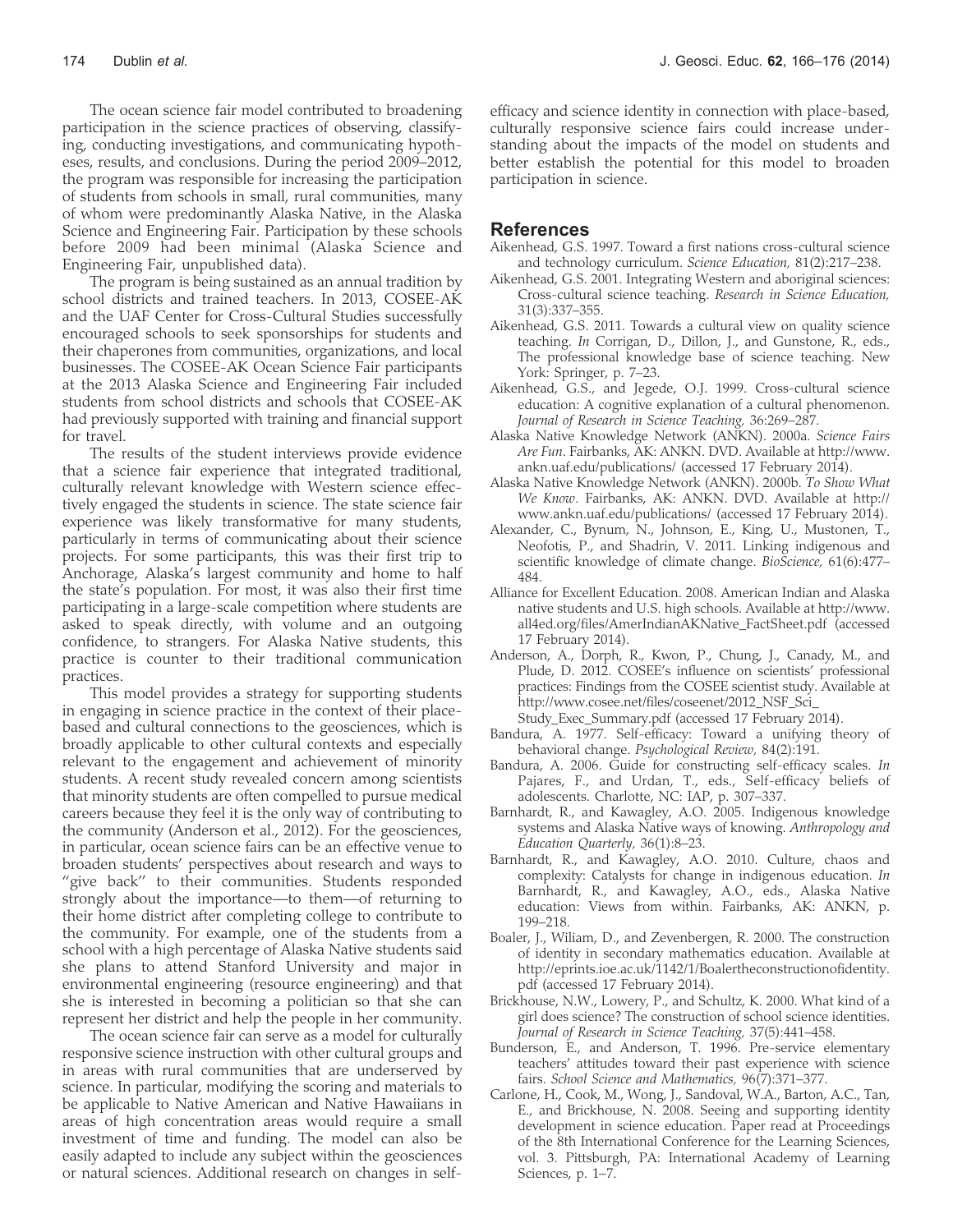- Carlone, H., and Johnson, A. 2007. Understanding the science experiences of successful women of color: Science identity as an analytic lens. Journal of Research in Science Teaching, 44(8):1187–1218.
- Carter, L. 2008. Recovering traditional ecological knowledge (TEK): Is it always what it seems? Transnational Curriculum Inquiry, 5(1):17–23.
- Center for Ocean Sciences Education Excellence–Alaska (COSEE-AK). Ocean Science Fair judging sheets 2012. Available at http://www.coseealaska.net/programs/oceansciencefairs/ resourcesforfairs/ (accessed 17 February 2014).
- Cobern, W.W., and Aikenhead, G. 1997. Cultural aspects of learning science. National Association for Research in Science Teaching. Chicago, IL: Western Michigan University Scholar Works.
- Cobern, W.W., and Loving, C.C. 2000. Defining ''science'' in a multicultural world: Reconsidering science learning. Science Education, 85:50–67.
- Cole, S. 2012. The development of science identity: An evaluation of youth development programs at the museum of science and industry. Chicago, IL: Loyola University.
- Deeter, B.C. 1987. A survey of science fairs in school district 36 (Surrey) [Ph.D. thesis]. Vancouver, Canada: University of British Columbia.
- Dick, A. 1997. Village science, teacher's and student editions. Available at http://ankn.uaf.edu/publications/VS/toteacher. html (accessed 17 February 2014).
- Dick, A. 2010. Dealing with accelerating change: The COSEE manual for science camps, fairs and projects. Fairbanks, AK: Centers for Ocean Science Education Excellence–Alaska.
- Ellis, J. 2005. Place and identity for children in classrooms and schools. Journal of the Canadian Association for Curriculum Studies, 3(2):55–71.
- Gagnon, C.A., and Berteaux, D. 2006. Integrating Traditional and Scientific Knowledge: Management of Canada's National Parks. Quebec City, Canada: ArcticNet. Available at http:// ebookbrowse.com/gagnon-and-berteaux-pdf-d155889946 (accessed 17 February 2014).
- Gagnon, C.A., and Berteaux, D. 2009. Integrating traditional ecological knowledge and ecological science: A question of scale. Ecology and Society, 14(2):26.
- Gee, J.P. 2000. Identity as an analytic lens for research in education. Review of Research in Education, 25:99–125.
- Grote, M.G. 1995. Teacher opinions concerning science projects and science fairs. Ohio Journal of Science, 4:274–277.
- Gruenewald, D.A. 2003a. The best of both worlds: A critical pedagogy of place. Educational Researcher, 32(4):3–12.
- Gruenewald, D.A. 2003b. Foundations of place: A multidisciplinary framework for place-conscious education. American Educational Research Journal, 40(3):619–654.
- Hill, A., Hirshberg, D., Lo, D.E., McLain, E.A., and Morrotti, A. 2013. Alaska's university for Alaska's schools 2013. Anchorage, AK: Center for Alaska Education Policy Research, University of Alaska. Available at http://www.alaska.edu/files/ shapingalaskasfuture/SB2412012-2013-.pdf (accessed 17 February 2014).
- Huntington, H.P. 2000. Using traditional ecological knowledge in science: Methods and applications. Ecological Applications, 10(5):1270–1274.
- Hurtado, S., Cabrera, N.L., Lin, M.H., Arellano, L., and Espinosa, L.L. 2008. Diversifying science: Underrepresented student experiences in structured research programs. Research in Higher Education, 50(2):189–214.
- International Program on Traditional Ecological Knowledge. 1993. Traditional ecological knowledge: Concepts and cases. Ottawa, Canada: International Program on Traditional Ecological Knowledge.
- Kawagley, A.O. 1993. A Yupiaq world view: Implications for cultural, educational, and technological adaptation in a

contemporary world [Ph.D. thesis]. Vancouver, Canada: University of British Columbia. Available from https://circle. ubc.ca/handle/2429/2016 (accessed 17 February 2014).

- Kawagley, A.O. 1995. A Yupiaq worldview: A pathway to ecology and spirit. Prospect Heights, IL: Waveland Press.
- Kawagley, A.O., and Barnhardt, R. 1998. Education indigenous to place: Western science meets native reality. Available at http:// www.ankn.uaf.edu/curriculum/Articles/BarnhardtKawagley/ EIP.html (accessed 17 February 2014).
- Kawagley, A.O., Norris-Tull, D., and Norris-Tull, R.A. 1998. The indigenous worldview of Yupiaq culture: Its scientific nature and relevance to the practice and teaching of science. Journal of Research in Science Teaching, 35(2):133–144.
- Kozoll, R.H., and Osborne, M.D. 2004. Finding meaning in science: Lifeworld, identity, and self. Science Education, 88(2):157–181.
- Kozoll, R.H., and Osborne, M.D. 2006. Developing a deeper involvement with science: Keith's story. Cultural Studies of Science Education, 1(1):161–187.
- Kuwahara, J.L. 2013. Impacts of a place-based science curriculum on student place attachment in Hawaiian and Western cultural institutions at an urban high school in Hawaii. International Journal of Science and Mathematics Education, 11(1):191–212.
- Lawton, C.A., and Bordens, K.S. 1995. Gender differences in science interests: An analysis of science fair projects. Paper presented at the 61st Biennial Meeting of the Society for Research in Child Development. Indianapolis, IN: Institute of Educational Resources.
- Lemke, J.L. 2001. Articulating communities, sociocultural perspectives on science education. Journal of Research in Science Teaching, 38(3):296–316.
- Michell, H., Vizina, Y., Augustus, C., and Sawyer, J. 2008. Learning indigenous science from place. Saskatoon, Canada: Aboriginal Education Research Centre.
- National Education Association. 2011. Rankings and estimates: Rankings of the states 2011 and estimates of school statistics 2012. Washington, DC: NEA.
- National Research Council. 2012. A framework for K–12 science education: Practices, crosscutting concepts, and core ideas. Washington, DC: Committee on a Conceptual Framework for New K–12 Science Education Standards, Board on Science Education, National Academy Press.
- Oakes, J.E., and Riewe, R.R., eds. 2006. Climate change: Linking traditional and scientific knowledge. Winnipeg, Canada: Aboriginal Issues Press.
- Riedlinger, D., and Berkes, F. 2001. Contributions of traditional knowledge to understanding climate change in the Canadian arctic. Polar Record, 37(203):315–328.
- Roth, E.J., and Li, E. 2005. Mapping the boundaries of science identity in ISME's first year. Montreal, Canada: American Educational Research Association.
- Schneider, R.M., and Lumpe, A.T. 1996. The nature of student science projects in comparison to educational goals for science. The Ohio Journal of Science, 96(5):81–88.
- Semken, S. 2005. Sense of place and place-based introductory geoscience teaching for American Indian and Alaska Native undergraduates. Journal of Geoscience Education, 53(2):149–157.
- Snively, G., and Corsiglia, J. 2001. Discovering indigenous science: Implications for science education. Science Education, 85(1):6– 34.
- Sonnert, G., Sadler, P., and Michaels, M. 2013. Gender aspects of participation, support, and success in a state science fair. School Science and Mathematics, 113(3):135–143.
- Stephens, S. 2001. Handbook for culturally-responsive science curriculum. Fairbanks, AK: Alaska Science Consortium and Alaska Rural Systemic Initiative.
- Stets, J.E., and Burke, P.J. 2000. Identity theory and social identity theory. Social Psychology Quarterly, 63(3):224–237.
- Tremblay, M., Furgal, C., Lafortune, V., Larriv, C., Savard, J., Barrett, M., and Etidloie, B. 2006. Communities and ice: